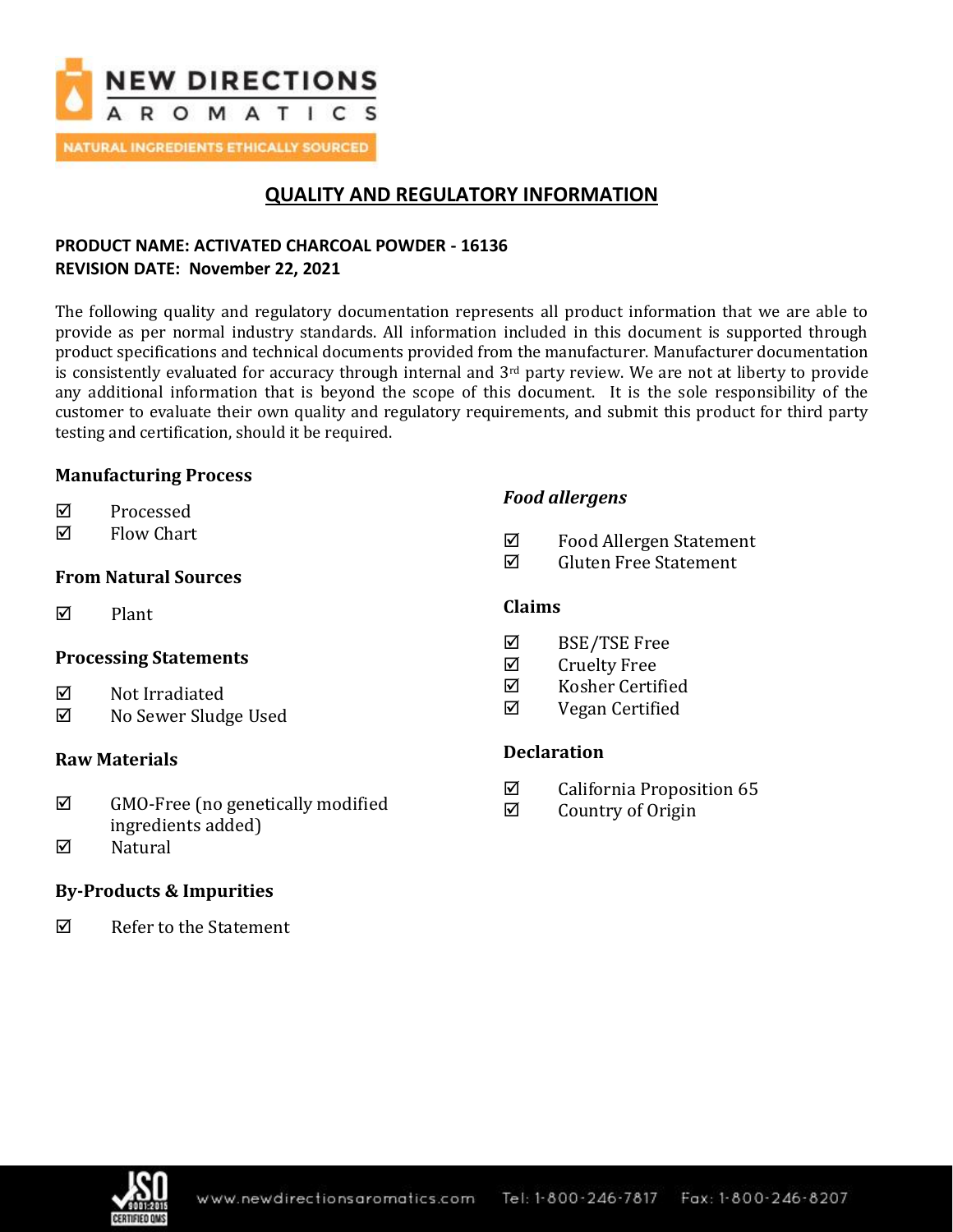

**FLOW CHART**

## **PRODUCT NAME: ACTIVATED CHARCOAL POWDER - 16136**



#### **Disclaimer & Caution:**

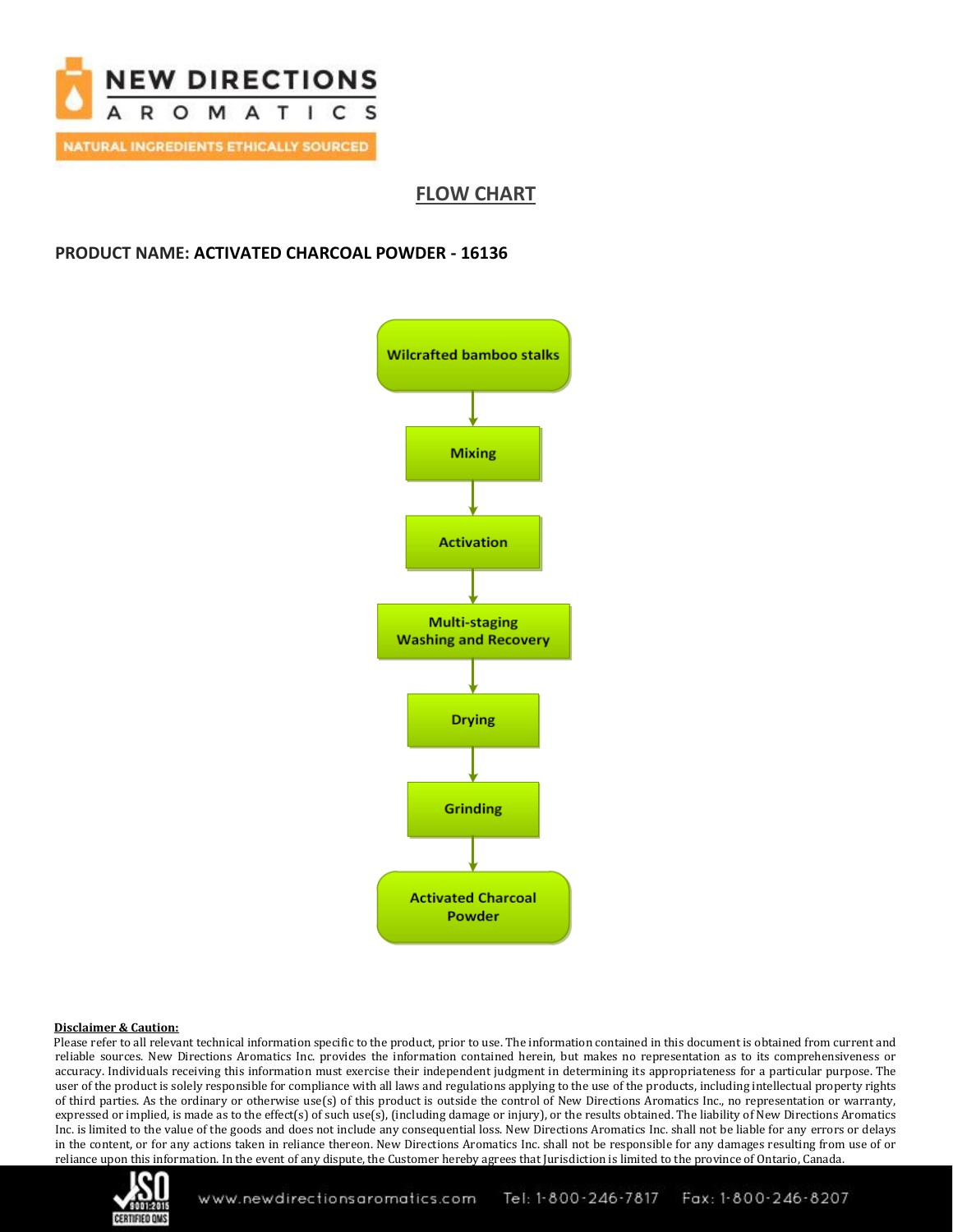

## **NON-IRRADIATION STATEMENT**

## **PRODUCT NAME: ACTIVATED CHARCOAL POWDER - 16136**

We hereby declare that, to the best of our knowledge, this product has not been irradiated and does not contain any ingredient that has gone through any irradiation.

### **Disclaimer & Caution:**

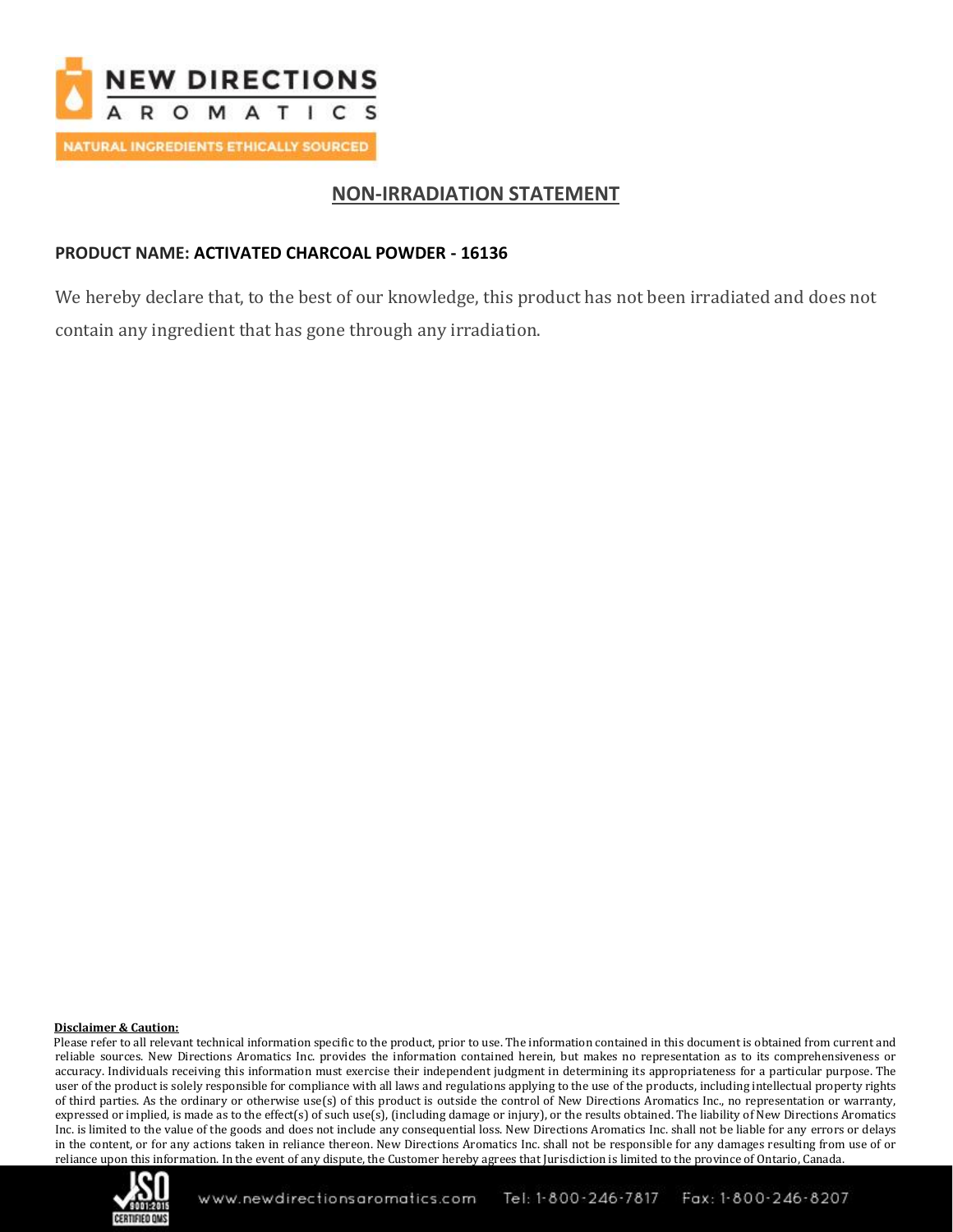

## **SEWER SLUDGE STATEMENT**

## **PRODUCT NAME: ACTIVATED CHARCOAL POWDER - 16136**

We hereby declare that, to the best of our knowledge, this product is free from, and was not processed with, sewer sludge.

### **Disclaimer & Caution:**

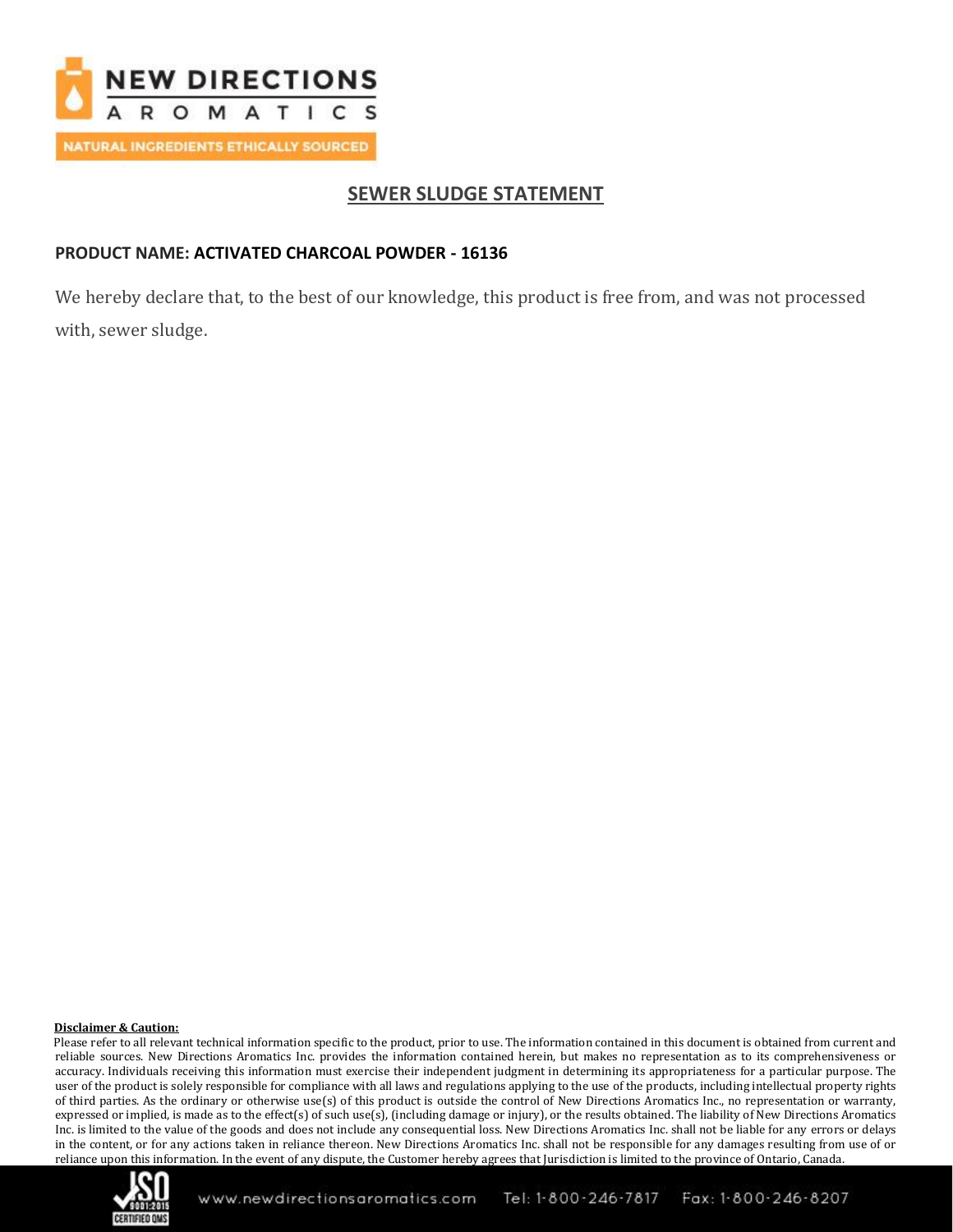

# **GMO STATEMENT**

## **PRODUCT NAME: ACTIVATED CHARCOAL POWDER - 16136**

We hereby declare that, to the best of our knowledge, this product was not produced from or with GMO plant material.

### **Disclaimer & Caution:**

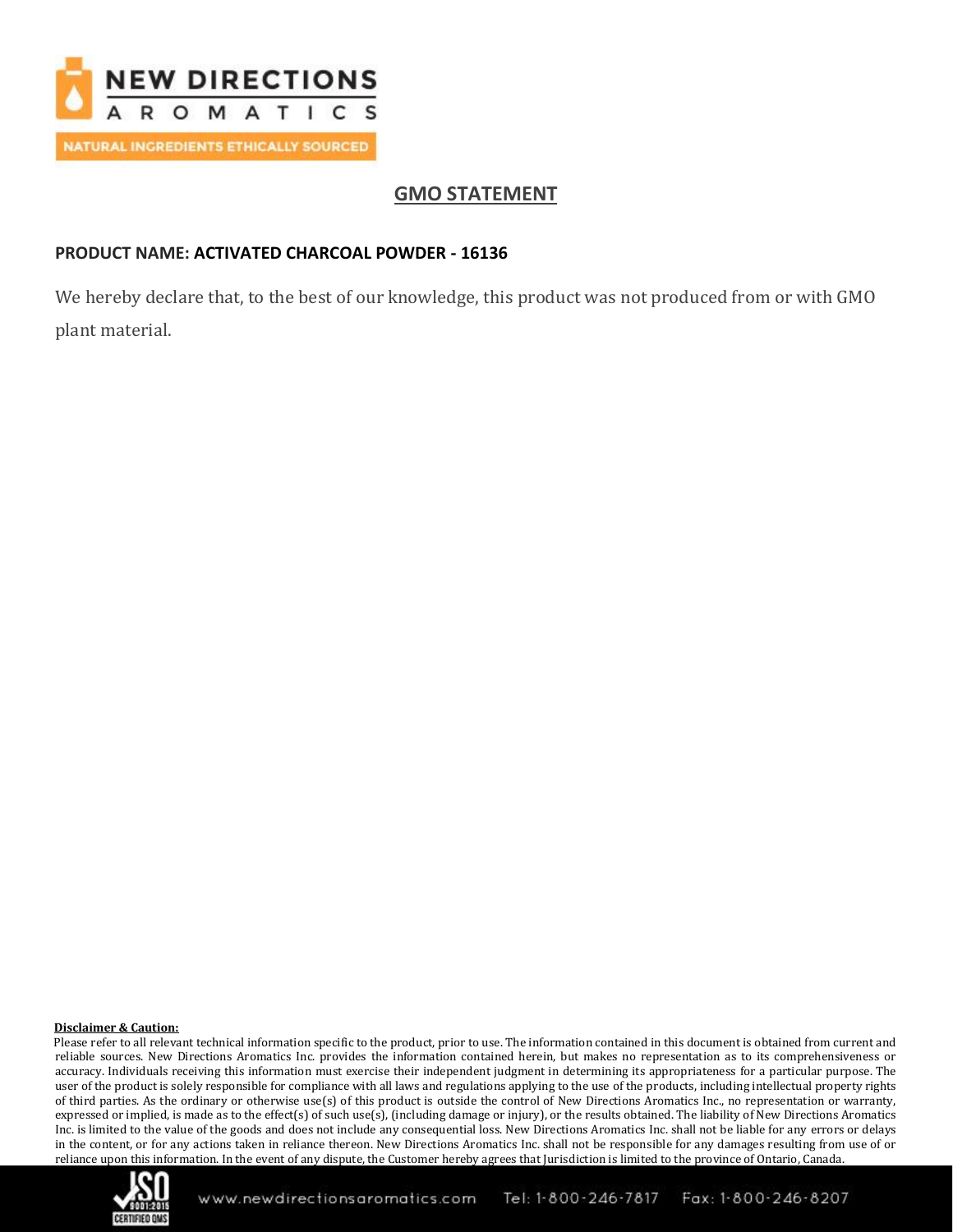

## **NATURAL STATEMENT**

## **PRODUCT NAME: ACTIVATED CHARCOAL POWDER - 16136**

We hereby declare that, to the best of our knowledge, this product is 100% natural bamboo based activated charcoal powder.

#### **Disclaimer & Caution:**

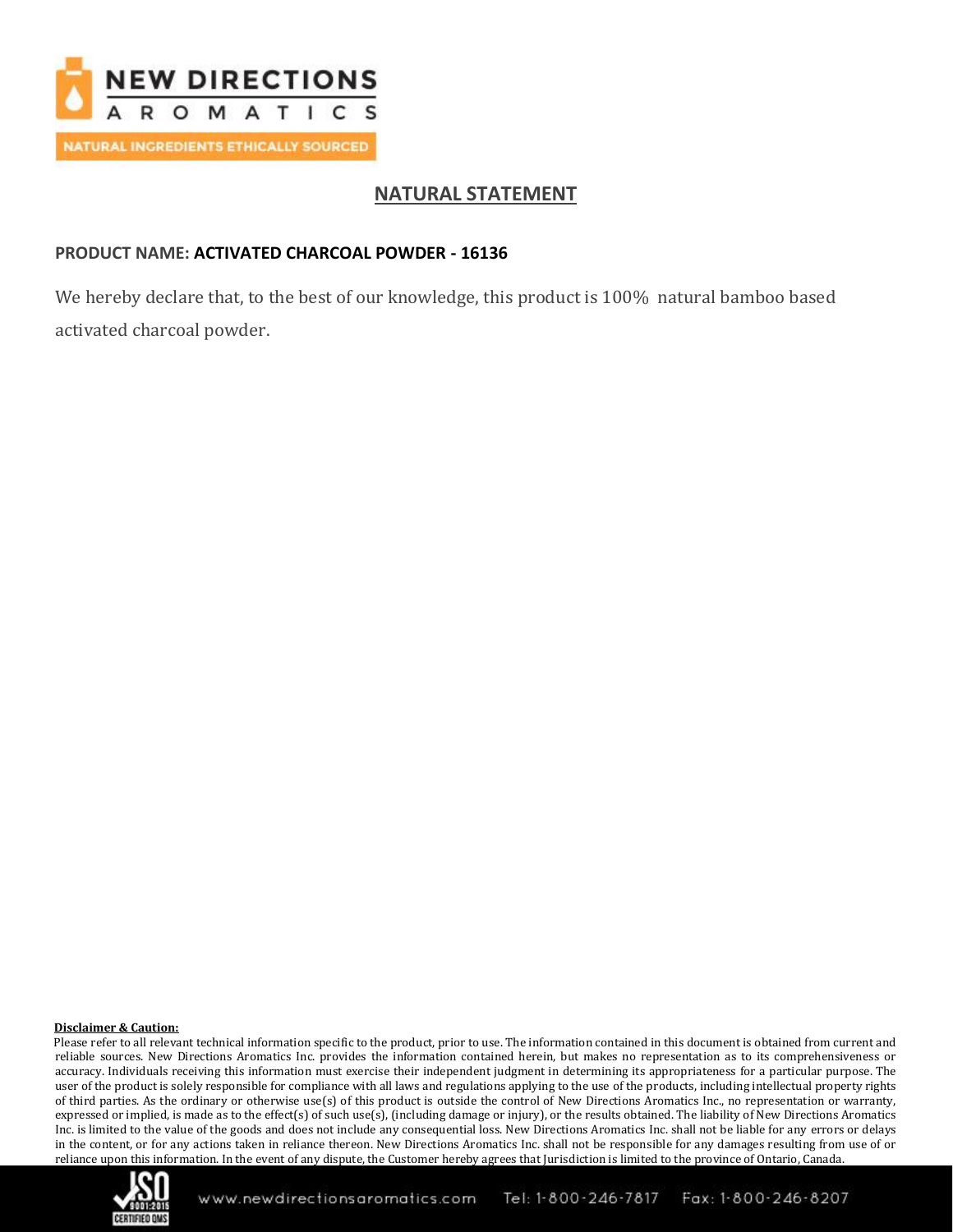

## **BY PRODUCTS AND IMPURUTIES STATEMENT**

## **PRODUCT NAME: ACTIVATED CHARCOAL POWDER - 16136**

We hereby declare that, to the best of our knowledge, this product does not contain and was not manufactured with any of the following:

- Solvents and Residual Solvents
- Artificial preservatives
- Antioxidants
- Propylene glycol
- Monoglycerides, diglycerides, and medium chain triglycerides
- BHA
- BHT
- **Triacetin**
- **Glycerin**
- **Maltodextrin**
- Citric Acid

### **Disclaimer & Caution:**

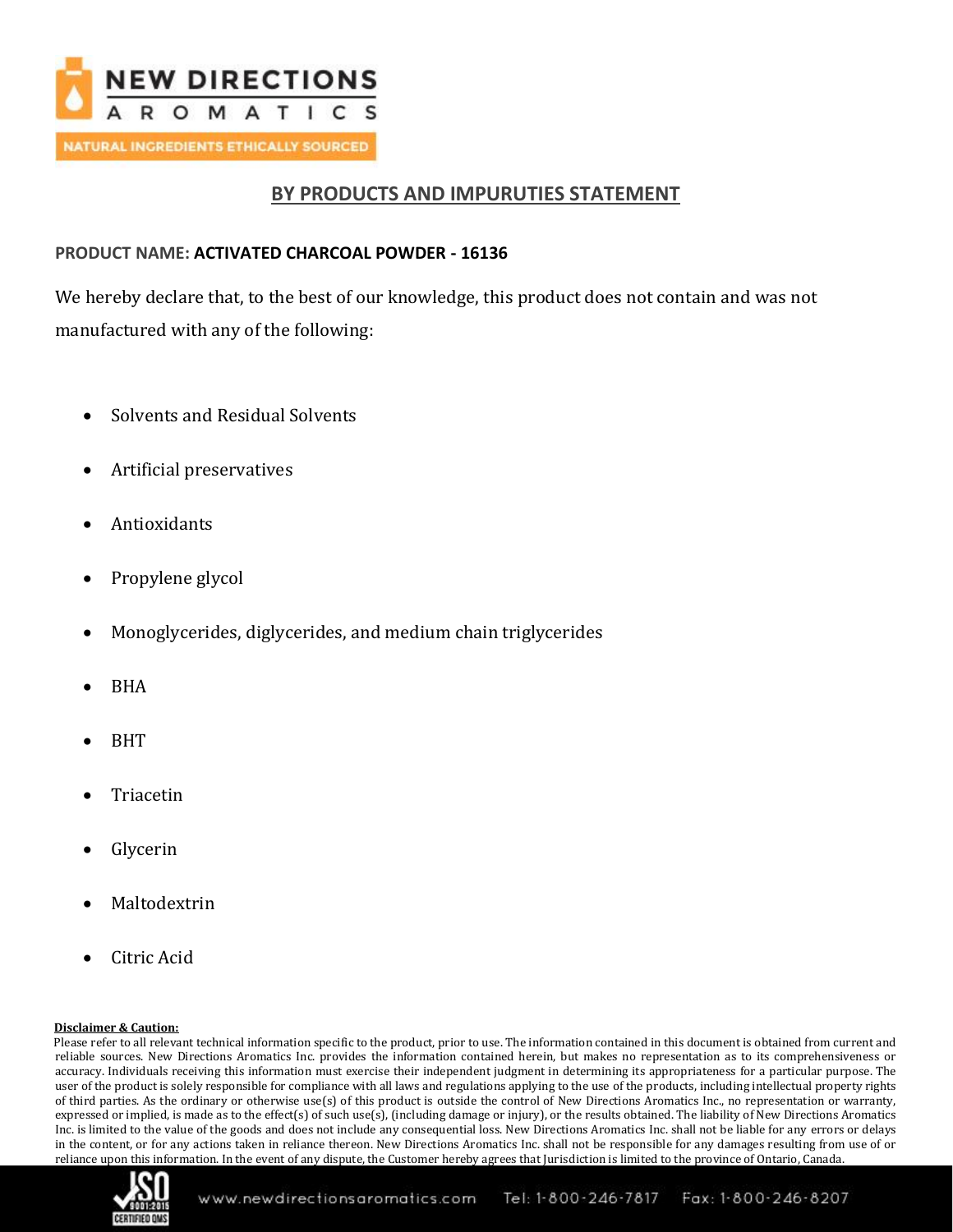

## **FOOD ALLERGEN INFORMATION**

### **PRODUCT NAME: ACTIVATED CHARCOAL POWDER - 16136**

| Component                                               | Present in the product |
|---------------------------------------------------------|------------------------|
| Peanut (and/or derivatives,) e.g., protein oil          | N <sub>o</sub>         |
| Tree Nuts (and/or derivatives)                          | N <sub>o</sub>         |
| Sesame Seeds (and/or derivatives)                       | N <sub>o</sub>         |
| Wheat, Barley, Rye, Oats, Spelt, Kamut or their hybrids | N <sub>o</sub>         |
| Gluten                                                  | N <sub>o</sub>         |
| Soybeans (and/or derivatives)                           | N <sub>o</sub>         |
| Dairy (including lactose) or Eggs                       | N <sub>o</sub>         |
| Fish or their products                                  | N <sub>o</sub>         |
| Shellfish or their products                             | N <sub>o</sub>         |
| Sulphites (ppm level)                                   | N <sub>o</sub>         |
| Tartrazine                                              | N <sub>o</sub>         |

#### **Disclaimer & Caution:**

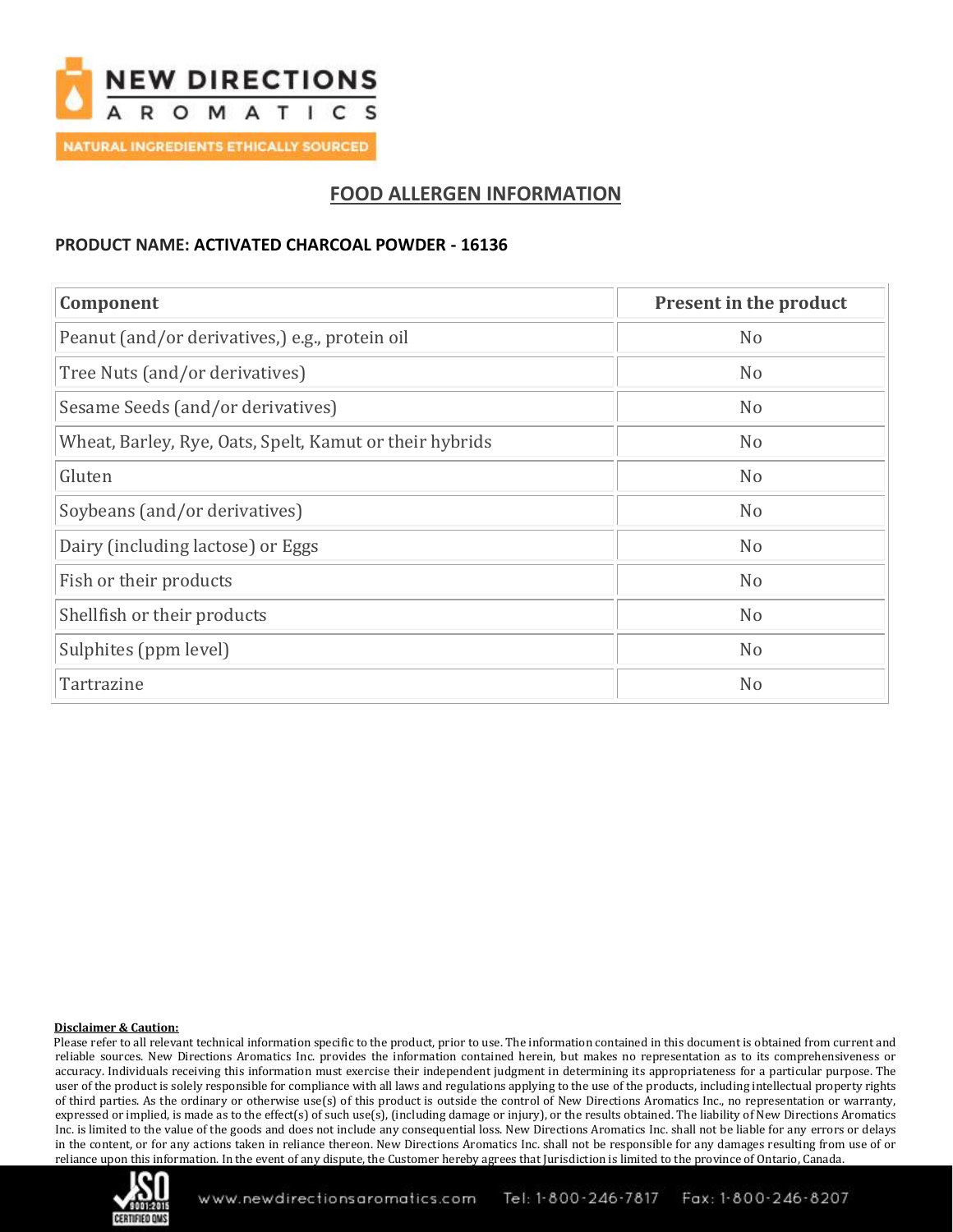

# **GLUTEN STATEMENT**

### **PRODUCT NAME: ACTIVATED CHARCOAL POWDER - 16136**

We hereby declare that, to the best of our knowledge, this product is gluten-free, and was not manufactured with any ingredients containing gluten.

#### **Disclaimer & Caution:**

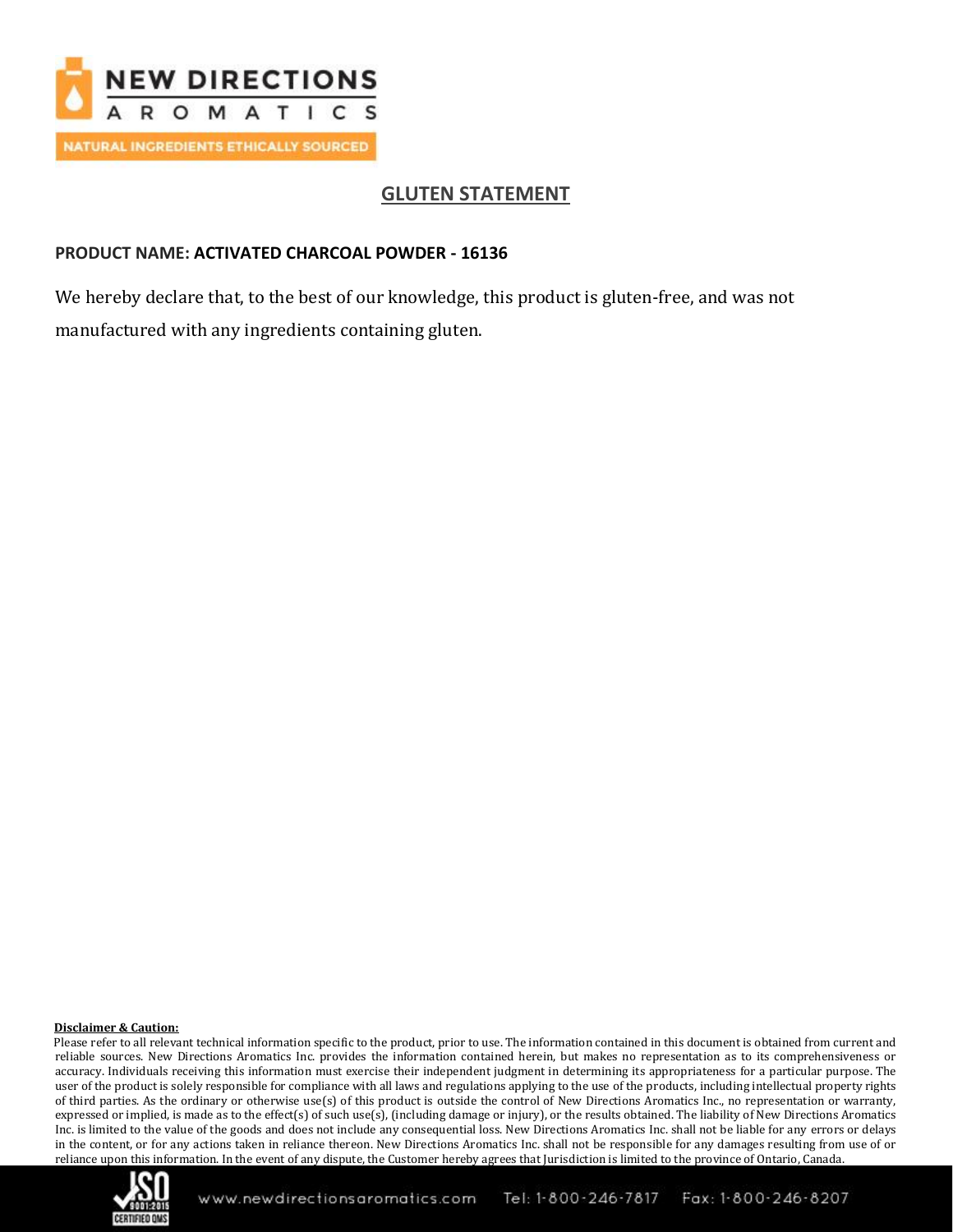

# **DECLARATION OF BOVINE/TRANSFERABLE SPONGIFORM ENCEPHALOPATHY (BSE/TSE)**

## **PRODUCT NAME: ACTIVATED CHARCOAL POWDER – 16136**

We hereby declare that, to the best of our knowledge, this product was not made with, nor contains, any animal material or derivatives, and is free of BSE/TSE.

#### **Disclaimer & Caution:**

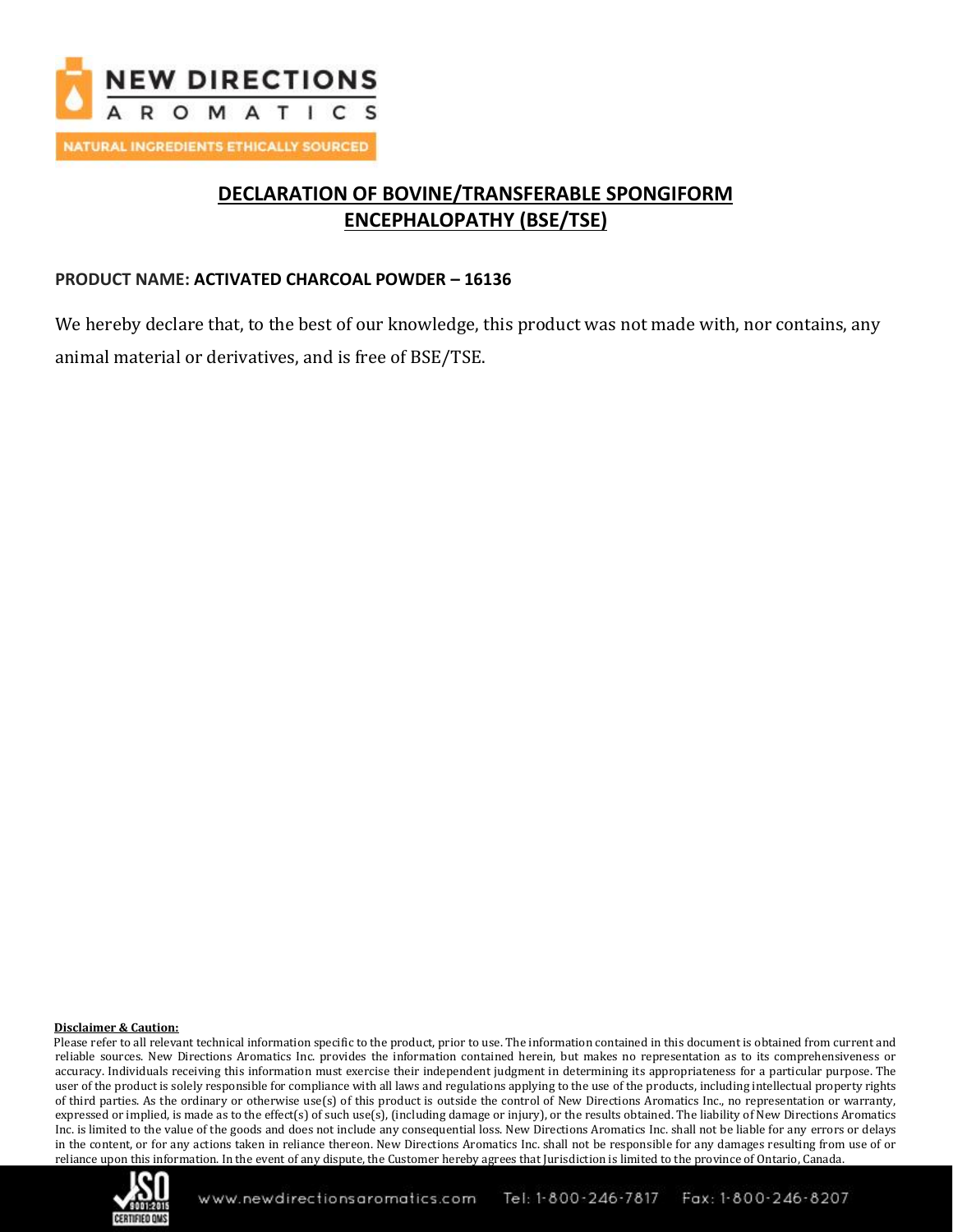

## **CRUELTY-FREE STATEMENT**

## **PRODUCT NAME: ACTIVATED CHARCOAL POWDER - 16136**

We hereby declare that, to the best of our knowledge, this product has not been tested on animals.

#### **Disclaimer & Caution:**

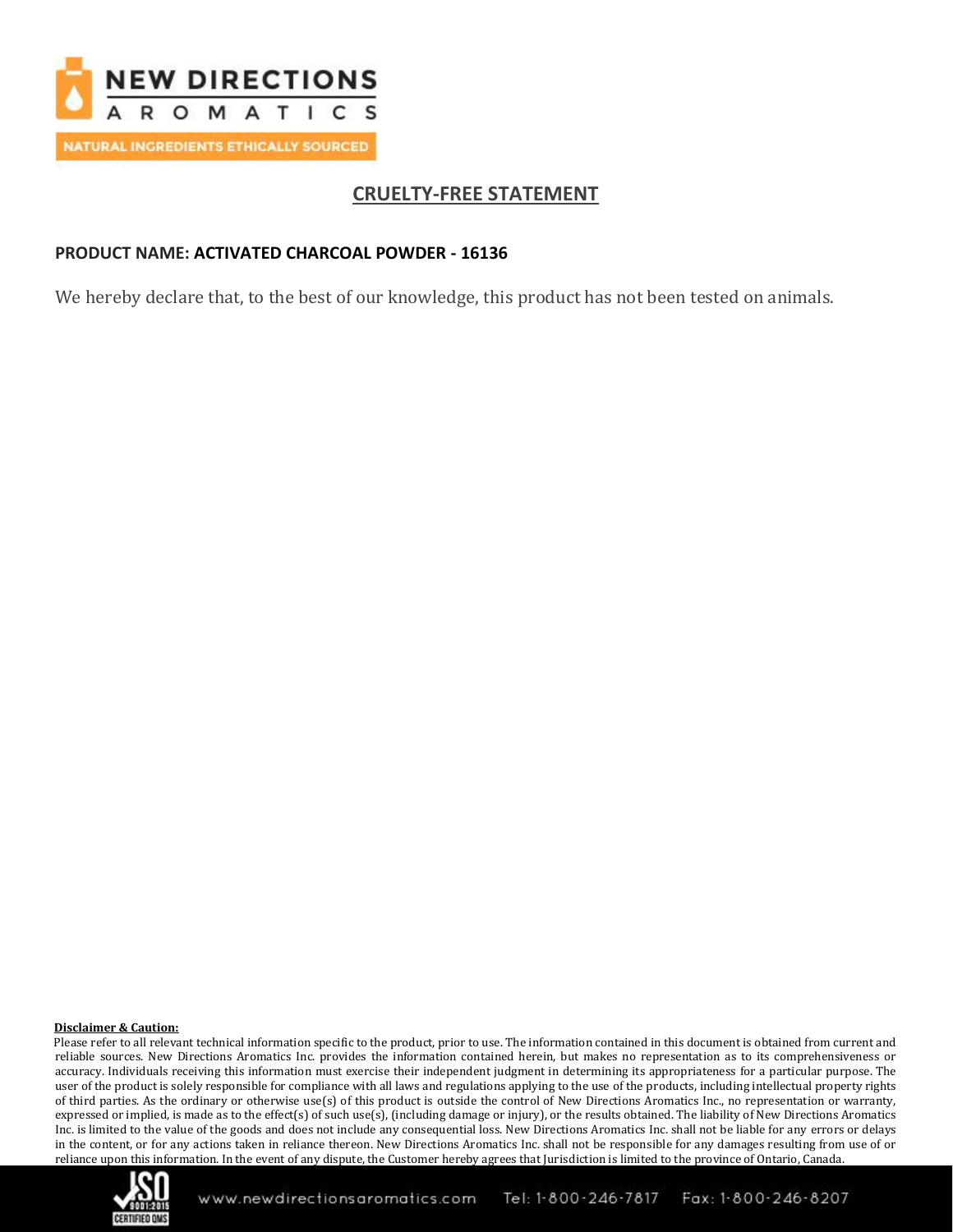

# **KOSHER STATEMENT**

## **PRODUCT NAME: ACTIVATED CHARCOAL POWDER - 16136**

We hereby confirm that this product has been certified to Kosher standards.

#### **Disclaimer & Caution:**

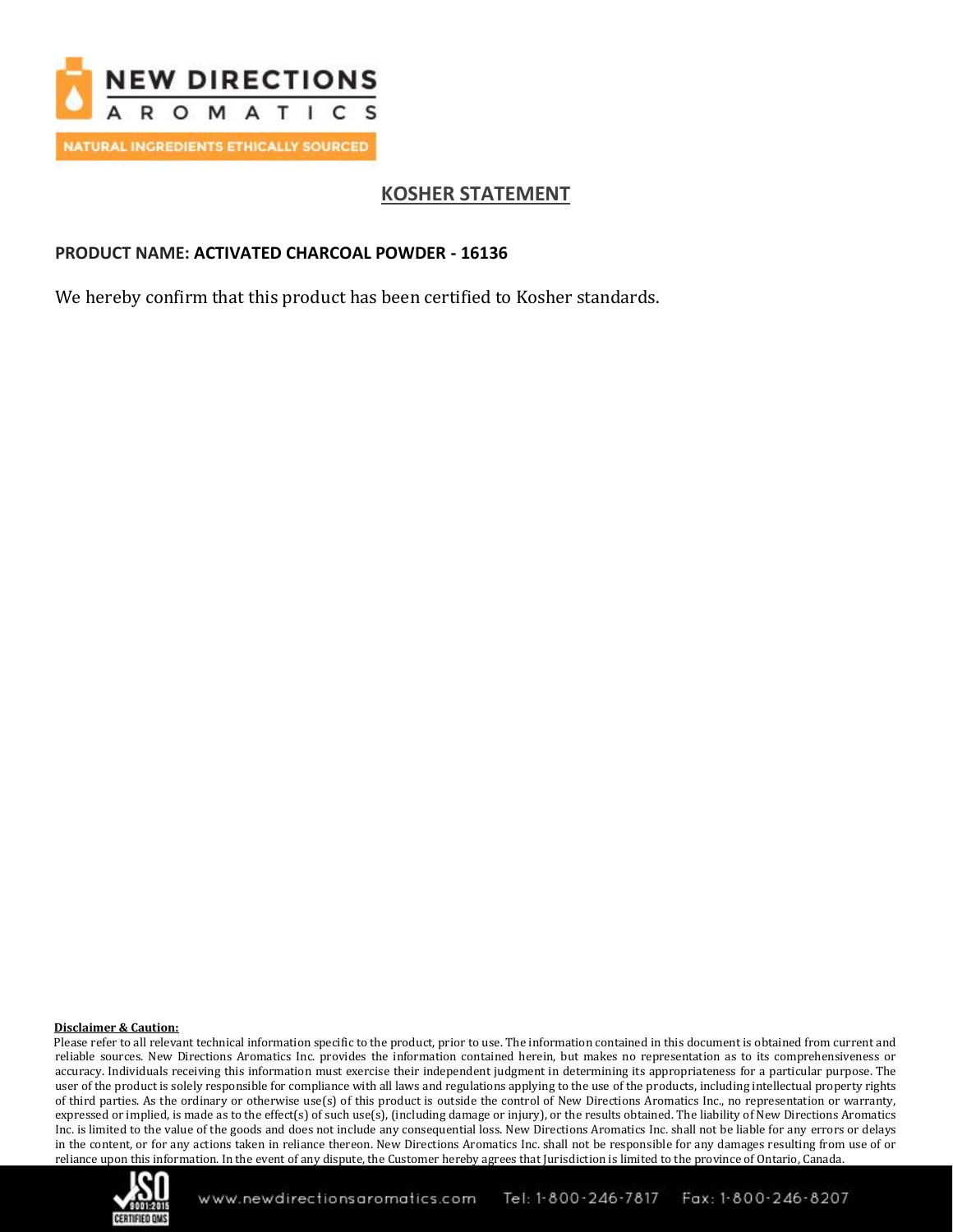

# **VEGAN STATEMENT**

## **PRODUCT NAME: ACTIVATED CHARCOAL POWDER - 16136**

We hereby confirm that this product has been certified to Vegan standards.

#### **Disclaimer & Caution:**

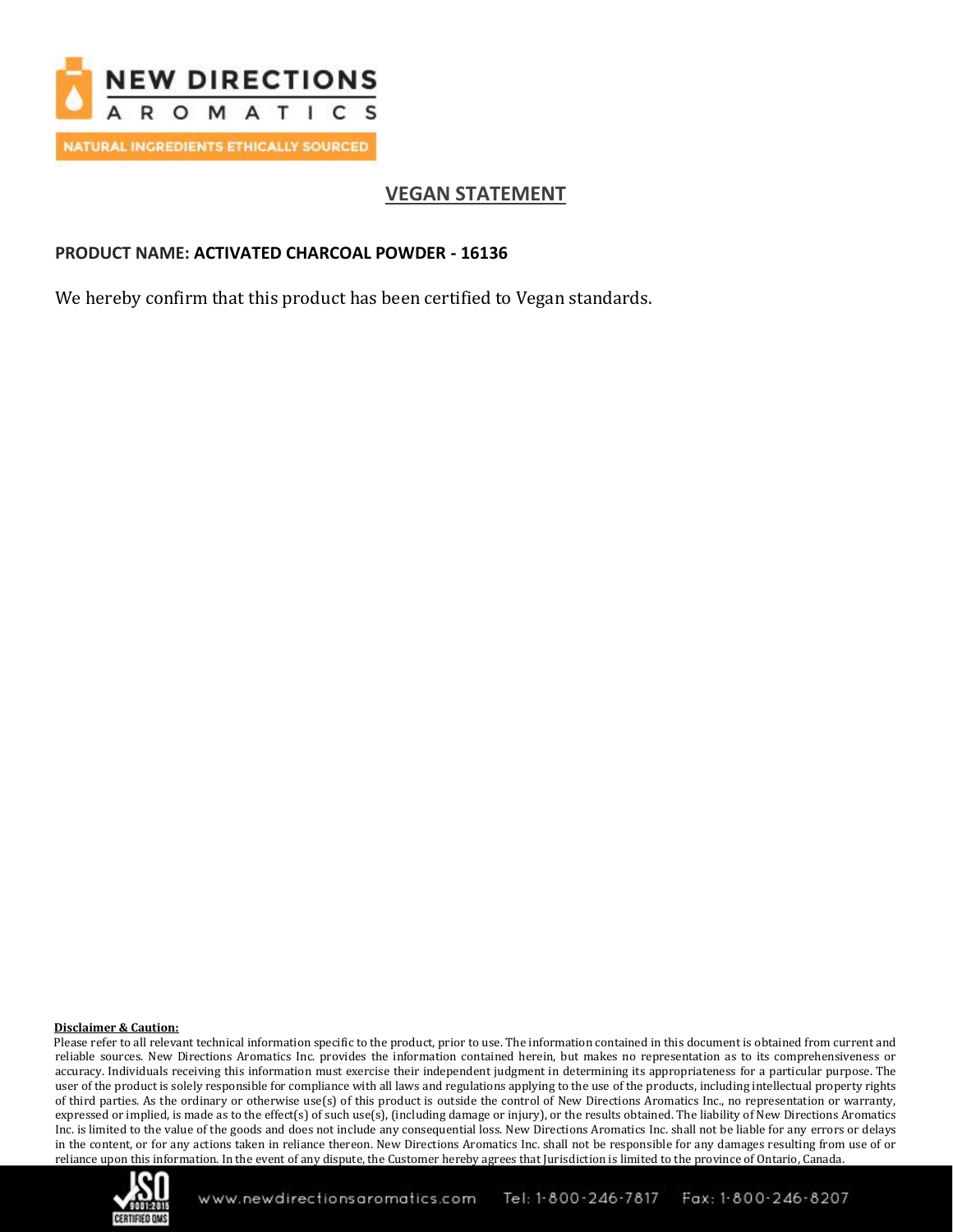

## **CALIFORNIA PROPOSITION 65 STATEMENT**

## **PRODUCT NAME: ACTIVATED CHARCOAL POWDER - 16136**

We hereby declare that, to the best of our knowledge, this product does not contain any substance(s) that are listed on California Proposition 65.

### **Disclaimer & Caution:**